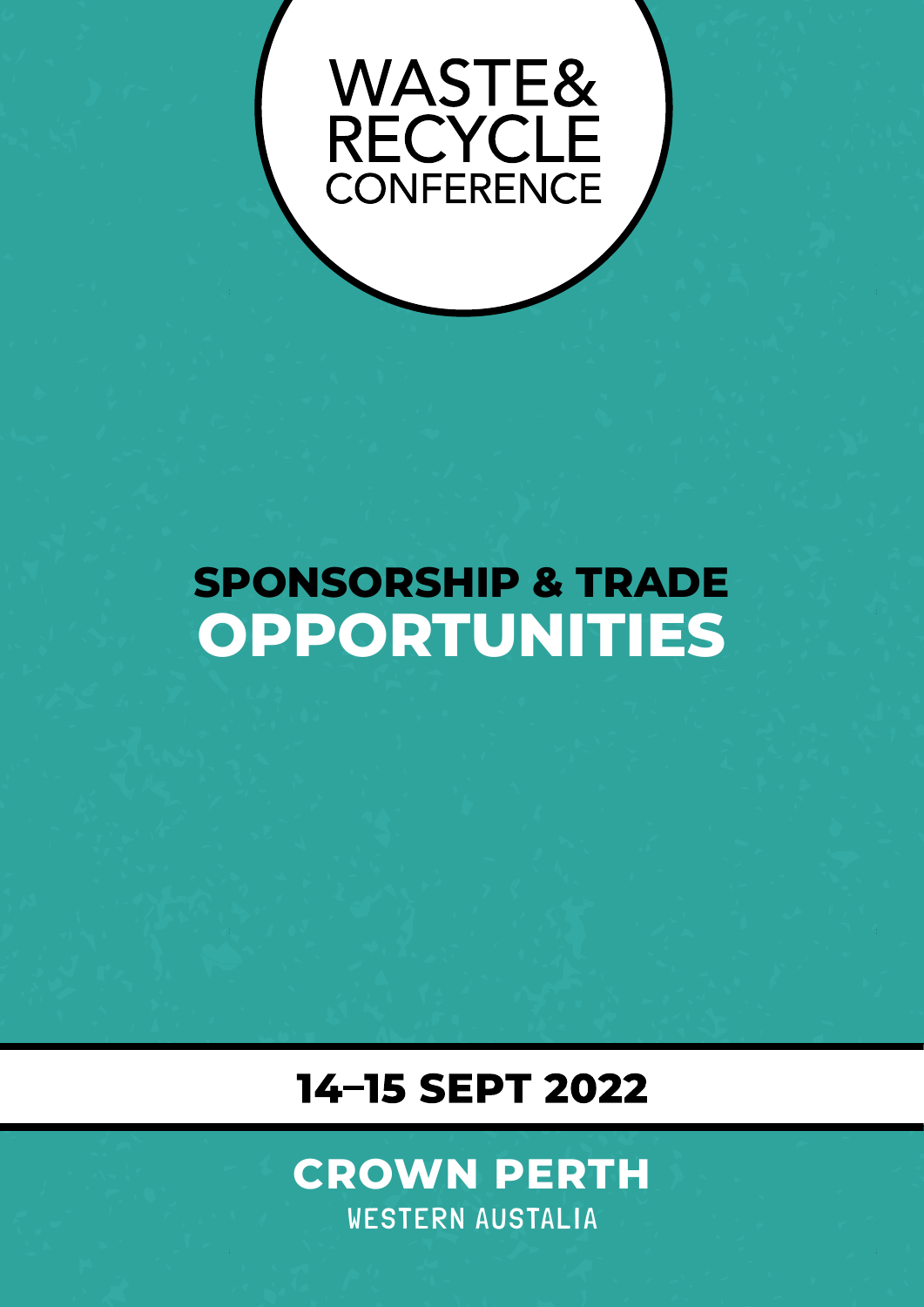

### THE WASTE & RECYCLE CONFERENCE WILL ONCE AGAIN BE HELD AT CROWN TOWERS, PERTH.

The Conference - hosted by the Waste Management and Resource Recovery Association of Australia, Department of Water and Environmental Regulation, and Western Australian Local Government Association - is still the waste management event in Western Australia.

Through an interactive Conference Program, including networking sessions, workshops, tours and presentations, our sponsors and exhibitors will have abundant opportunities to interact with delegates to promote services, products and business options.

#### FOR MORE INFORMATION ON THE CONFERENCE PLEASE HEAD TO OUR WEBSITE

996

WASTEANDRECYCLE.NET.AU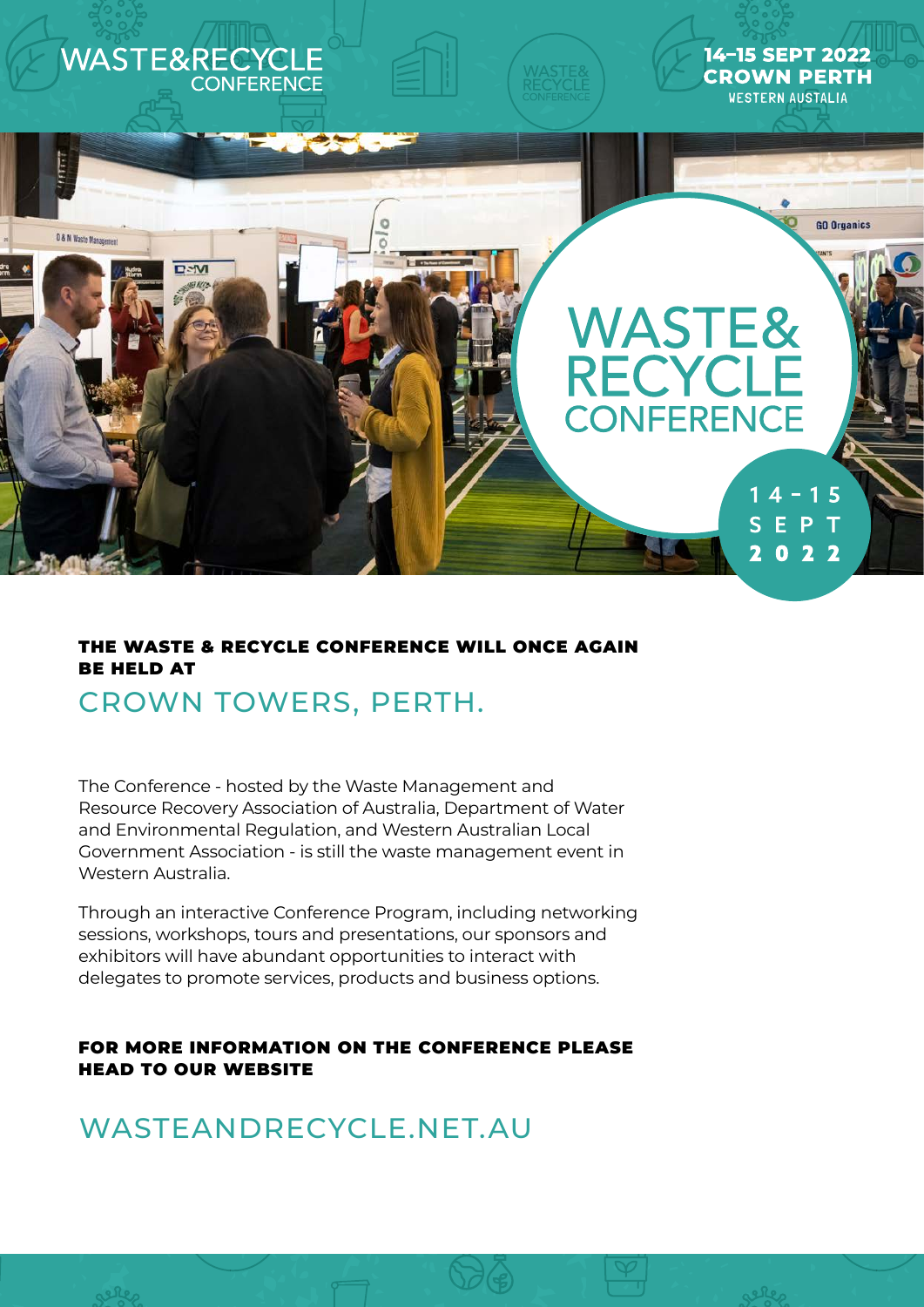# MAJOR SPONSORSHIP PACKAGES

### **PLATINUM SPONSOR**

**\$25,000**  INC. GST

**ASTE&REC** 

**The Platinum Sponsor is entitled to prominent positioning at the Waste & Recycle Conference giving recognition and stages prior, during and post Conference.**

#### BENEFITS INCLUDE

- One (1) x complimentary 6m x 2m Exhibition booth
- Opportunity to display two (2) banners in the main Conference room
- Logo on all Conference marketing materials
- Opportunity for an organisation representative to speak for up to five minutes
- Logo featured on the lectern
- Four (4) x complimentary registrations, inclusive of Cocktail function
- $\cdot$  Banner advertisement on Cor
- Acknowledgement on the Sponsor's page of the Conference website with logo and hyperlink to organisation's website

**SOLD**

14-15 SEPT 202 **CROWN PERTH WESTERN AUSTALIA** 

- Logo in final Conference report and mention in all post-Conference materials
- Logo and profile listing in the Conference App
- Verbal acknowledgement by Conference Convenor
- Logo featured on digital signage, rotating throughout the event

### **GOLD SPONSOR**

**\$7,700** INC. GST

**Gold Sponsorship entitles you to excellent marketing and promotion recognition prior to, at the Conference and postconference.**

#### BENEFITS INCLUDE

- One complimentary 3m x 2m Exhibition Booth in a priority position
- Logo on all Conference marketing material
- Two complimentary Registrations, inclusive of Cocktail function
- Verbal acknowledgement by Conference Convenor
- Logo featured on the lectern
- Acknowledgement of the Sponsor's page of the official Conference website with logo and hyperlink to organisation's website
- Logo and profile listing in the Conference App
- Logo featured on digital signage, rotating throughout the event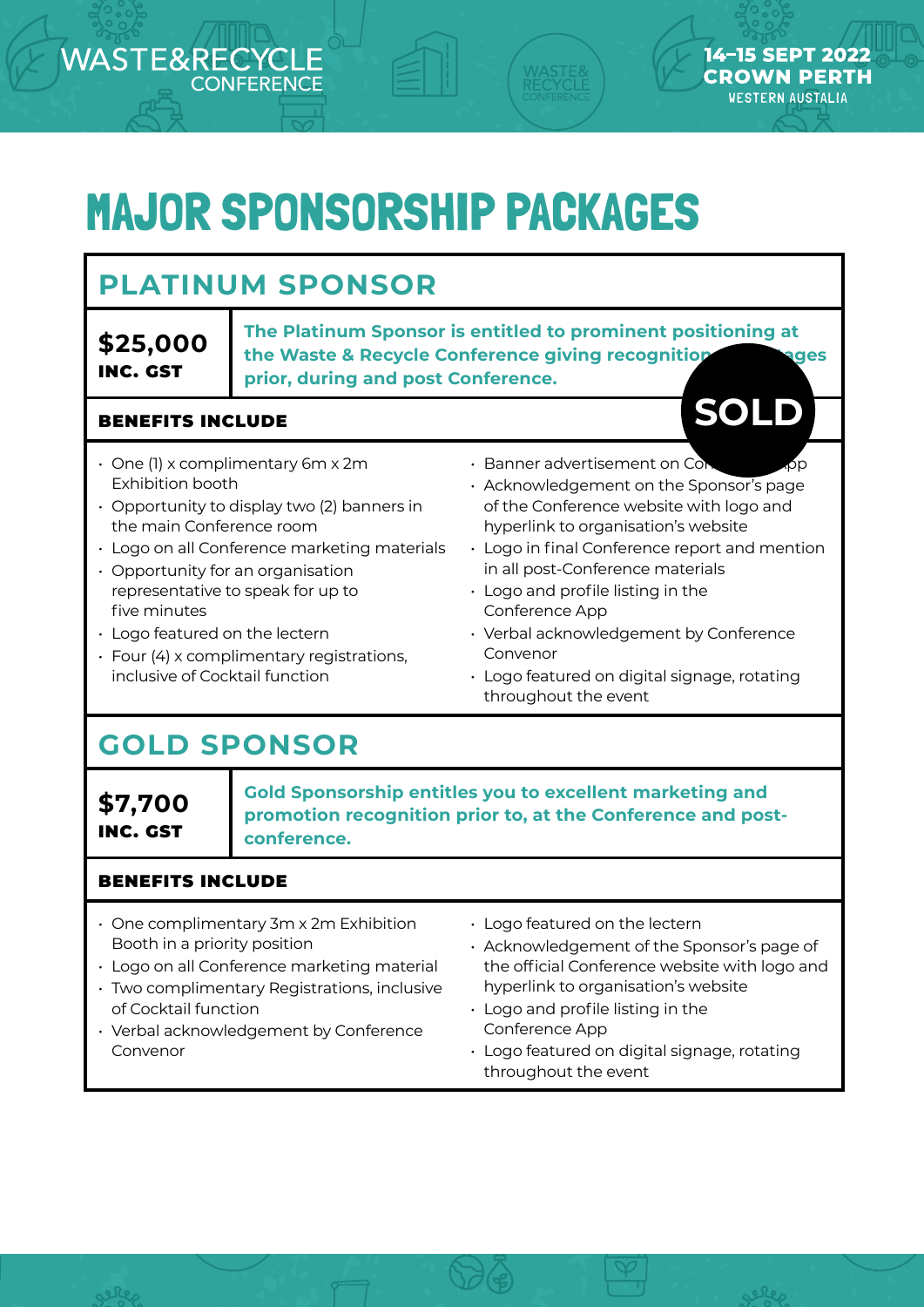## MAJOR SPONSORSHIP PACKAGES

#### **SILVER SPONSOR \$5,500**  INC. GST **Silver Sponsorship provides you with enhanced promotion leading up to the Conference and great event exposure!** BENEFITS INCLUDE • One (1) x complimentary 3m x 2m Exhibition Booth • Logo on all Conference marketing material • One (1) x complimentary registration, inclusive of Cocktail function • Acknowledgement of the Sponsor's page of the Conference website with logo and hyperlink to organisation's website • Logo and profile listing in the Conference App • Logo featured on digital signage, rotating throughout the event **BRONZE SPONSOR \$3,500** INC. GST **Bronze Sponsorship provides you with great value and promotion leading up to the Conference and during event.** BENEFITS INCLUDE • One (1) x complimentary 3m x 2m Exhibition Booth • Acknowledgement of the Sponsor's page of the Conference website with logo and

- Logo on all Conference marketing material
- One (1) x complimentary registration, inclusive of Cocktail function

**ASTERRE** 

hyperlink to organisation's website

14-15 SEPT 202 **CROWN PERTH WESTERN AUSTALIA** 

- Logo and profile listing in the Conference App
- Logo featured on digital signage, rotating throughout the event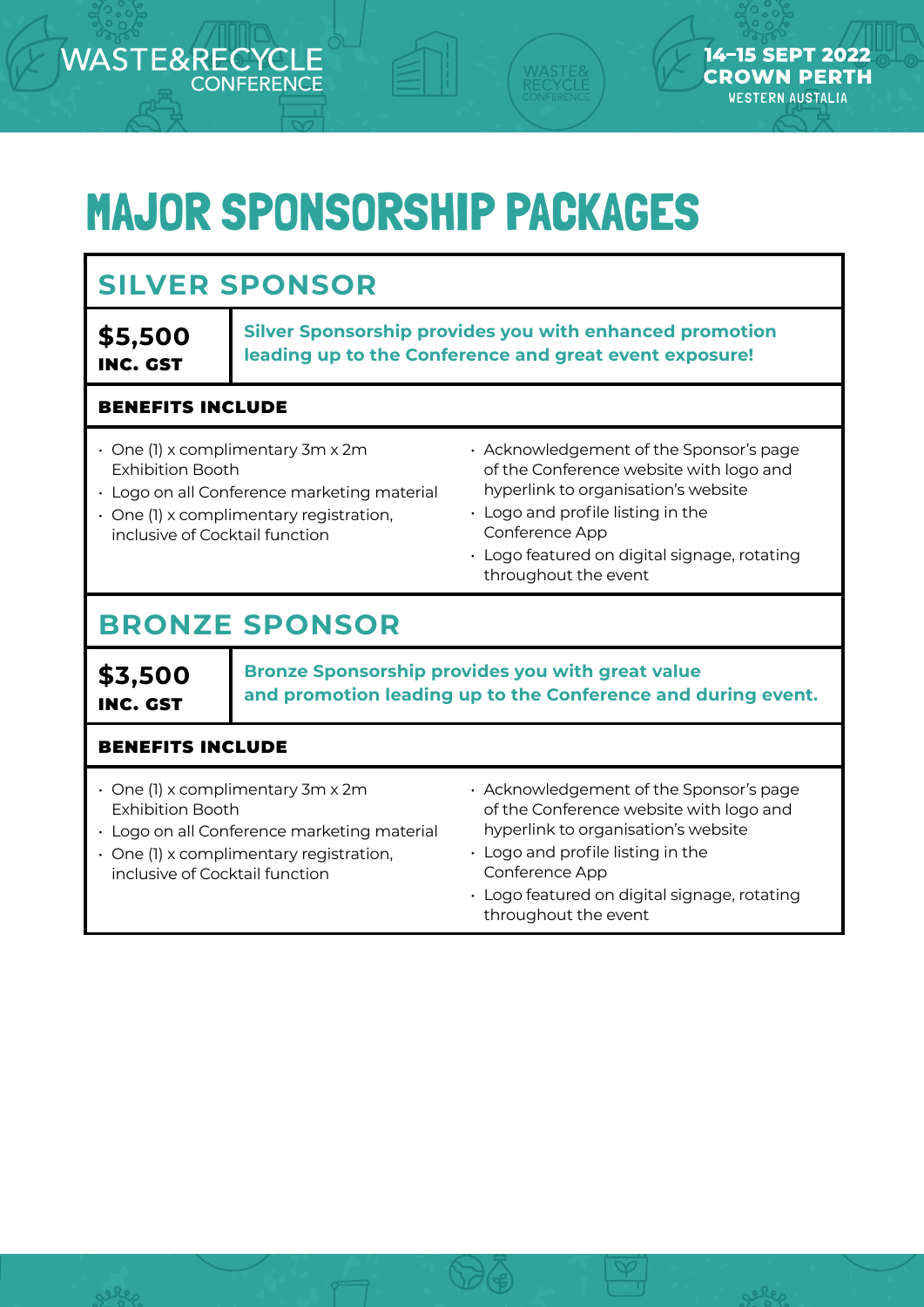# FUNCTION PACKAGES

### **COCKTAIL FUNCTION SPONSOR**

### **\$4,400 inc. gst**

### ENTITLEMENTS

**JASTE&REC** 

- Logo recognition on promotional material related to your event
- Verbal acknowledgement by the Conference Convenor
- Opportunity to speak at sponsored function (maximum 5 minutes)
- Four (4) x complimentary tickets to sponsored event
- Logo and hyperlink on the sponsors page of Conference website
- Logo and profile listing in the Conference App

### **BARISTA STATION SPONSOR**

### **\$5,500 INC. GST**

#### ENTITLEMENTS

- Opportunity for sponsor to supply reusable branded cups
- Logo recognition on the Barista Station
- Verbal acknowledgement by the Conference Convenor
- Barista station to be branded with company logo
- Logo and hyperlink on the sponsors page of Conference website
- Logo and profile listing in the Conference App



14-15 SEPT 202 **CROWN PERTH WESTERN AUSTALIA**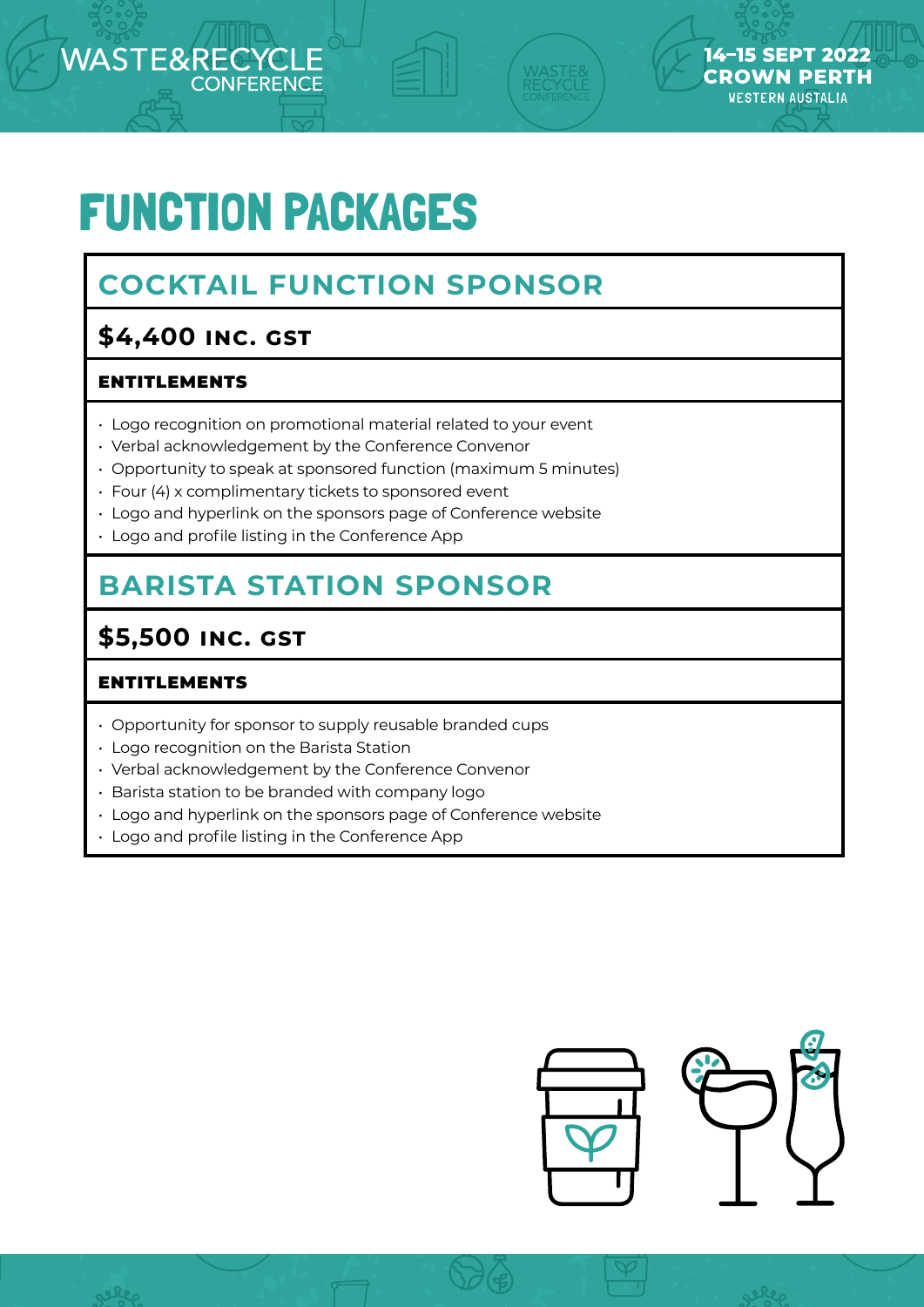# CONFERENCE SPONSORSHIPS

MASTE<mark>&</mark><br>RECYCLE

14-15 SEPT 2022

**CROWN PERTH WESTERN AUSTALIA** 

٦

E&RECYCLE

**NAST** 

F

gerez

| <b>KEYNOTE OR INVITED</b><br><b>SPEAKER SPONSOR</b>                                                                                                                                                                                                                    | <b>TOUR/WORKSHOP</b><br><b>SPONSOR</b>                                                                                                                                                                                                                                                                                             |  |
|------------------------------------------------------------------------------------------------------------------------------------------------------------------------------------------------------------------------------------------------------------------------|------------------------------------------------------------------------------------------------------------------------------------------------------------------------------------------------------------------------------------------------------------------------------------------------------------------------------------|--|
| <b>\$2,200 INC. GST</b>                                                                                                                                                                                                                                                | \$1,100 INC. GST                                                                                                                                                                                                                                                                                                                   |  |
| • Recognition in the Conference Program<br>• Acknowledgement by the chairperson<br>prior to the introduction of your sponsored<br>speaker<br>• Logo and hyperlink on the sponsors page<br>of Conference website<br>• Logo and profile listing in the<br>Conference App | • Opportunity to speak during sponsored<br>Tour or Workshop (maximum 10 minutes)<br>· Logo recognition during your sponsored<br>event<br>• Verbal acknowledgement by the<br>Conference Convenor<br>• Logo and hyperlink on the sponsors page<br>of Conference website<br>$\cdot$ Logo and profile listing in the<br>Conference App |  |
| <b>CONFERENCE APP</b><br><b>SPONSOR</b>                                                                                                                                                                                                                                | <b>PAD OR PEN</b><br><b>SPONSOR</b>                                                                                                                                                                                                                                                                                                |  |
| <b>\$2,200 INC. GST</b>                                                                                                                                                                                                                                                | \$1,000 INC. GST                                                                                                                                                                                                                                                                                                                   |  |
|                                                                                                                                                                                                                                                                        | $\cdot$ Opportunity to display branded pads/pen<br>at back of Conference room<br>· Logo and hyperlink on the sponsors page<br>of Conference website<br>$\cdot$ Logo and profile listing in the<br>Conference App<br>• Products must be supplied by the sponsor                                                                     |  |
| · Branded Conference App Banner<br>• Link to company information and hyperlink<br>on the App<br>· Conference App will be available to all<br>delegates at the Conference and will be<br>used regularly throughout the Conference                                       |                                                                                                                                                                                                                                                                                                                                    |  |
| <b>CONFERENCE</b><br><b>LANYARD SPONSOR</b>                                                                                                                                                                                                                            | <b>PROGRAM</b><br><b>SPONSOR</b>                                                                                                                                                                                                                                                                                                   |  |
| <b>\$2,200 INC. GST</b>                                                                                                                                                                                                                                                | <b>\$3,300 INC. GST</b>                                                                                                                                                                                                                                                                                                            |  |

 $\Im\Theta$ 

 $\infty$ 

**Selen**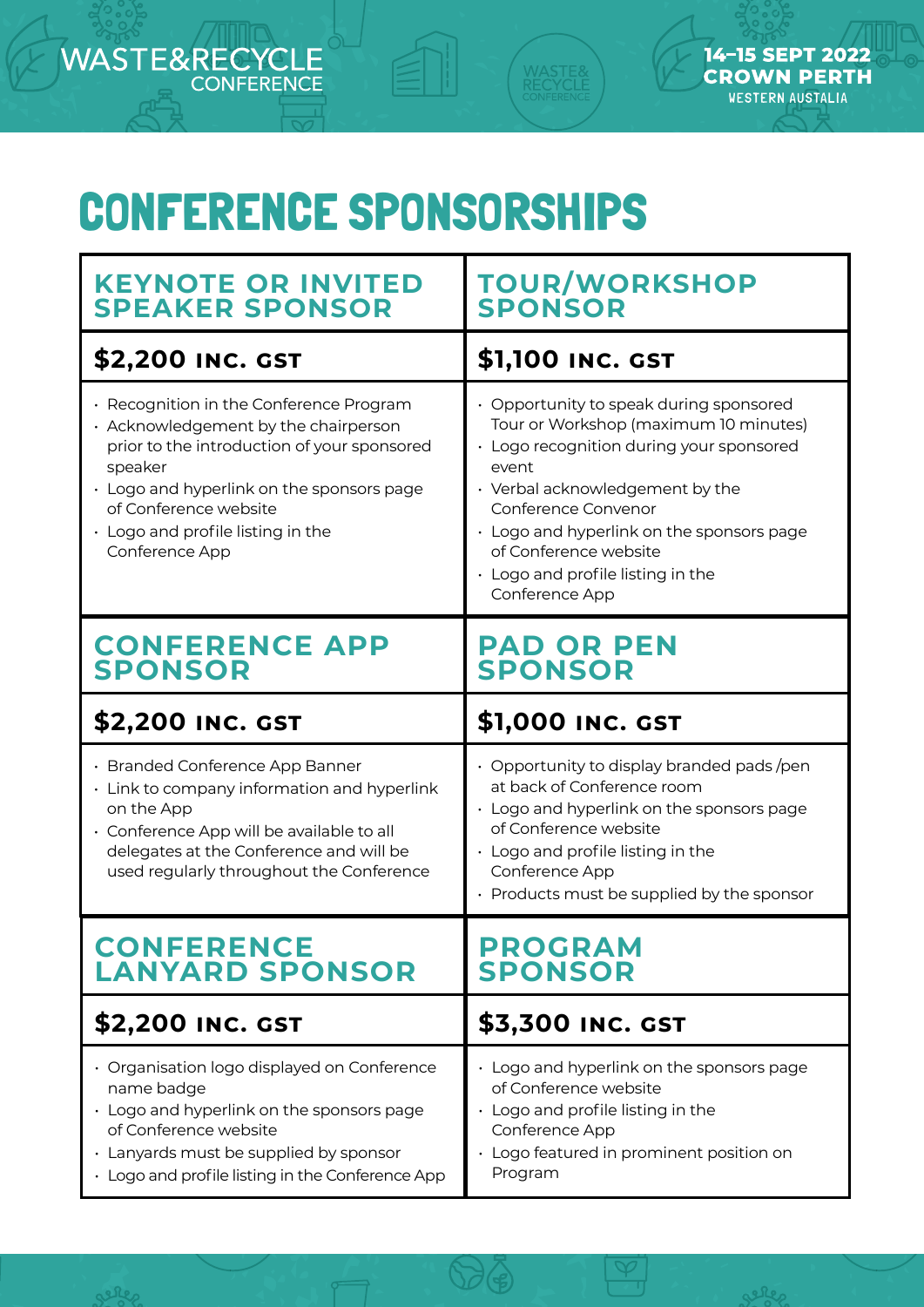# EXHIBITOR INFORMATION

Our exhibition provides you with the platform to showcase your organisation to our delegates and guests. It also demonstrates your commitment to the industry and allows you to continue to build good networking links with Australia's leading industry members.

The exhibition area is integral to Conference activities with booth displays located next to the main Conference room. All catering will be served in the exhibition area ensuring frequent exposure to delegates across the two days of the Conference.

#### INCLUSIONS

- Shell Scheme Walls
- $\cdot$  1 x 5-amp power point

14-15 SEPT

**CROWN PERTH WESTERN AUSTALIA** 

- Lighting
- Name board
- Listing on Conference website
- Clothed Trestle with two chairs



| <b>STANDARD PACKAGE</b>                                                                                                                                                                                                                                                                                                                       | <b>SUPERIOR PACKAGE</b>                                                                                                                                                                                                                                                                                                                                                                                                                                       | <b>DELUXE PACKAGE</b>                                                                                                                                                                                                                                                                                                                                                                                                                                                                                                                                                                                                                                |
|-----------------------------------------------------------------------------------------------------------------------------------------------------------------------------------------------------------------------------------------------------------------------------------------------------------------------------------------------|---------------------------------------------------------------------------------------------------------------------------------------------------------------------------------------------------------------------------------------------------------------------------------------------------------------------------------------------------------------------------------------------------------------------------------------------------------------|------------------------------------------------------------------------------------------------------------------------------------------------------------------------------------------------------------------------------------------------------------------------------------------------------------------------------------------------------------------------------------------------------------------------------------------------------------------------------------------------------------------------------------------------------------------------------------------------------------------------------------------------------|
| \$1,850 INC. GST                                                                                                                                                                                                                                                                                                                              | \$2,600 INC. GST                                                                                                                                                                                                                                                                                                                                                                                                                                              | \$3,400 INC. GST                                                                                                                                                                                                                                                                                                                                                                                                                                                                                                                                                                                                                                     |
| $\cdot$ 3m x 2m space only with<br>clothed trestle and two<br>chairs (no walls or power)<br>· Two (2) exhibitor passes<br>including access to catering<br>breaks<br>$\cdot$ Recognition as an exhibitor<br>on the Conference website,<br>with a hyperlink to<br>organisation's website<br>• Logo and profile listing in<br>the Conference App | $\cdot$ 3m x 2m shell scheme booth<br>with basic inclusions<br>$\cdot$ One (1) x complimentary<br>full registration to the<br>Conference sessions and<br>Cocktail function<br>$\cdot$ Two (2) x exhibitor passes<br>which includes access to<br>catering during breaks<br>$\cdot$ Recognition as an exhibitor<br>on the Conference website,<br>with a hyperlink from logo to<br>organisation's website<br>• Logo and profile listing in<br>the Conference App | $\cdot$ 3m x 3m shell scheme booth<br>with basic inclusions<br>• Priority placement<br>$\cdot$ One (1) x complimentary<br>full registration to the<br>Conference sessions and<br>Cocktail function<br>• Option to purchase<br>additional tickets at a<br>discounted rate<br>· Two (2) x exhibitor passes<br>which includes access to<br>catering during breaks<br>$\cdot$ Recognition as an exhibitor<br>on the Conference website,<br>with a hyperlink from logo to<br>organisation's website<br>• Logo and profile listing in<br>the Conference App<br>· Exclusive use of coffee table<br>and two chairs for meetings<br>throughout the Conference |